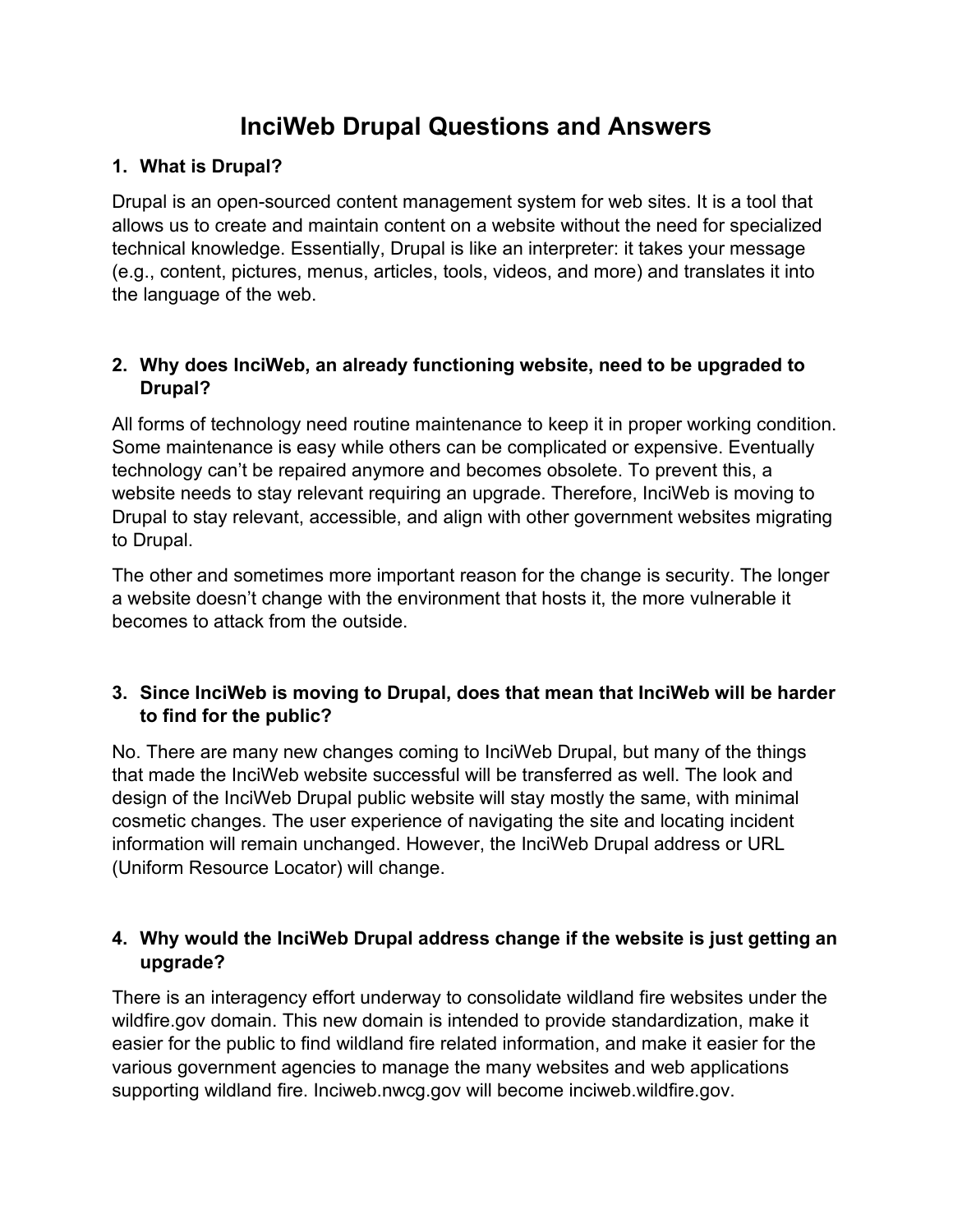### **5. If I have inciweb.nwcg.gov bookmarked in my current web browser, will I still be able to find InciWeb Drupal on the web?**

Yes. Once the transition occurs from the current form of InciWeb to InciWeb Drupal, you will automatically be redirected to the new InciWeb Drupal address when attempting to reach inciweb.nwcg.gov.

#### **6. Will the public still be able to find InciWeb Drupal in a Google search or other web browsers when searching for wildfire information?**

Yes. The migration to InciWeb Drupal will keep its place atop many searches. However, the changeover on each search engine may take a few days.

## **7. When will the revision of InciWeb Drupal take effect?**

The current target go Live date for InciWeb Drupal is Wednesday, July 6, 2022. If the date is delayed, users will be notified.

## **8. When the change to InciWeb Drupal occurs, will logging in to the administrative site also be changed?**

No. That won't change in InciWeb Drupal. Administrators, of all-levels and agency affiliation, will still need to apply for an Integrated National Application Portal (iNAP) account and password. Those active accounts will migrate over.

## **9. What is the best way to attain an iNAP account, if I don't have one, to access InciWeb Drupal?**

If you do not have an iNAP account, log on to [https://nap.nwcg.gov/NAP/.](https://nap.nwcg.gov/NAP/) Once you are at the website, in the upper left corner, just below the USDA and Forest Service logos, there is a link titled "Request account". Click there and follow the online instructions.

### **10.If I already have a username and password, but my username or password doesn't work, will I need to create a new iNAP account to access InciWeb Drupal?**

Maybe? Password issues can happen at any time. In the current version of InciWeb and after the release of InciWeb Drupal, password issues should always be resolved by calling the IIA Helpdesk at 1-866-224-7677 (available 24-hours a day, 7-days a week).